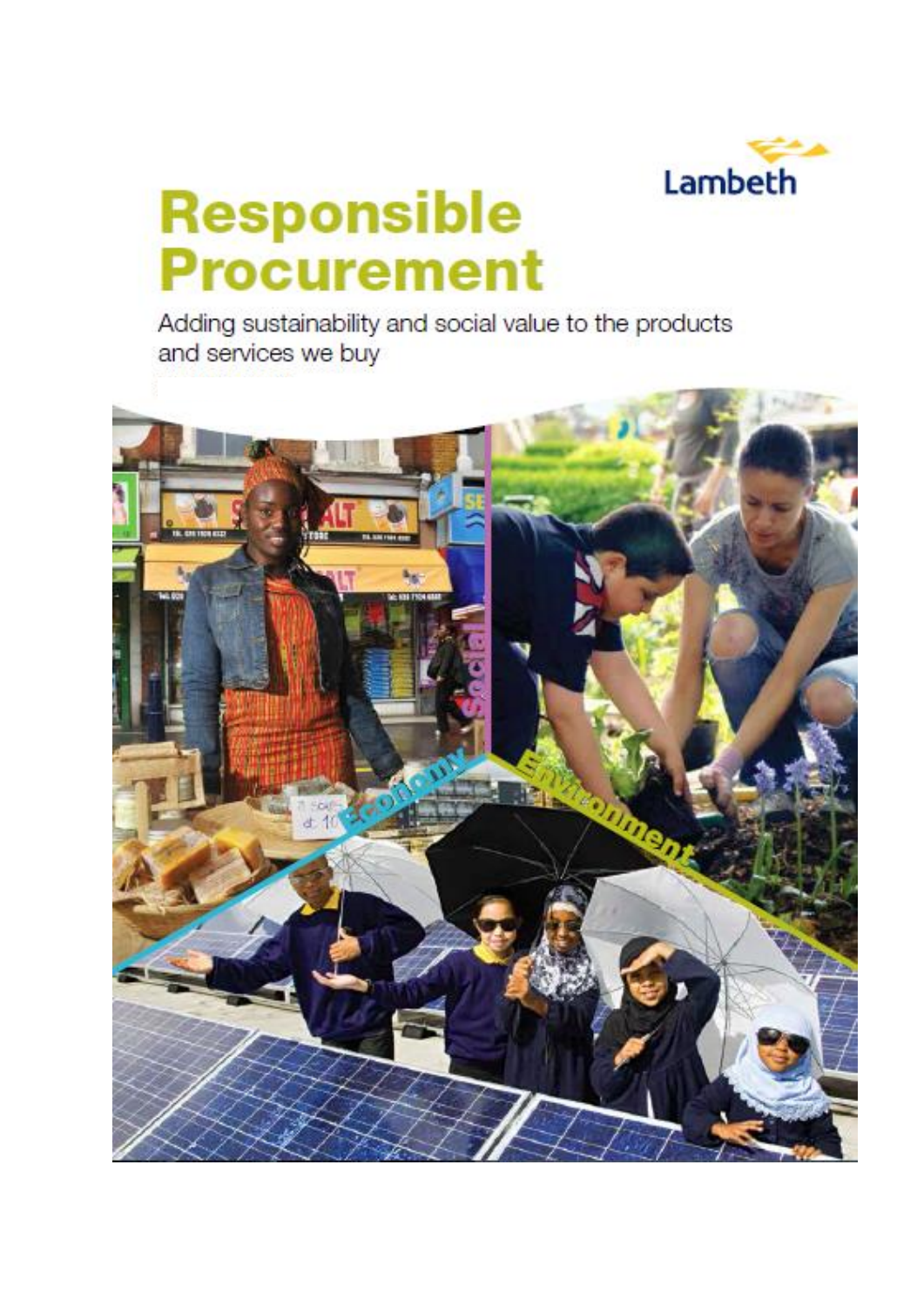## **LAMBETH COUNCIL RESPONSIBLE PROCUREMENT POLICY**

### **1. Introduction**

- 1.1 Lambeth Council spends millions of pounds on the procurement of goods, services and works. The approach taken to this spending has a significant impact on the community and Council resources. To alleviate negative impacts and increase positive experiences, the Council aims to promote responsible procurement in the management and delivery of all its services through affordable economic, social and environmental objectives. For procurement, this generally means giving consideration to whole life costs (for example including running costs and disposal costs), improving outcomes, meeting users' needs, delivering long term value for money, minimising safeguarding risks, improving general health of residents, creating an equal and diverse supply chain, reducing our energy usage, minimising damage to our environment, and creating positive impacts where possible.
- 1.2 This policy sets out the general principles that the Council will follow across all of its procurement and commissioning activities to ensure that it is undertaken to deliver value for money, meet the needs of residents and achieve additional economic, social and environmental benefits for its residents in compliance with the Public services (Social Value) Act 2012; the Equalities Act 2010 and other relevant legislation.

#### **2. Background**

2.1 As a major purchaser of goods, works and services, it is important that Lambeth Council uses the procurement process to support key Council objectives in achieving Value for Money, economic and social efficiency targets and environmental commitments by adopting a positive and pro-active approach to procurement and commissioning. The development of a clear Responsible Procurement Policy is a key step towards achieving and delivering the Council's aims and objectives.

#### **3. What is Responsible Procurement?**

- 3.1 Responsible Procurement is a process whereby organisations meet their needs for goods, services and works in a way that achieves value for money on a whole life basis and generates benefits not only to the organisation, but also to society, the economy and the environment.
- 3.2 Responsible Procurement refers to the approaches Public Bodies will take to maximise the additional benefits that can be created through the delivery of goods and services and completion of works, above and beyond those directly related to those goods services and works being procured. It particularly relates to The Public Services (Social Value) Act 2012 came into force on 31st January 2013.
- 3.3 The Public Services (Social Value) Act 2012 requires commissioners and procurers at the pre-procurement stage to consider how the proposed procurement exercise may improve social, environmental and economic wellbeing of the relevant area. We need to consider how we might secure any such improvement and to consider the need to consult. The Act only applies to public services contracts and framework agreements to which the Public Contracts Regulations 2015 apply although there are plans to expand this remit.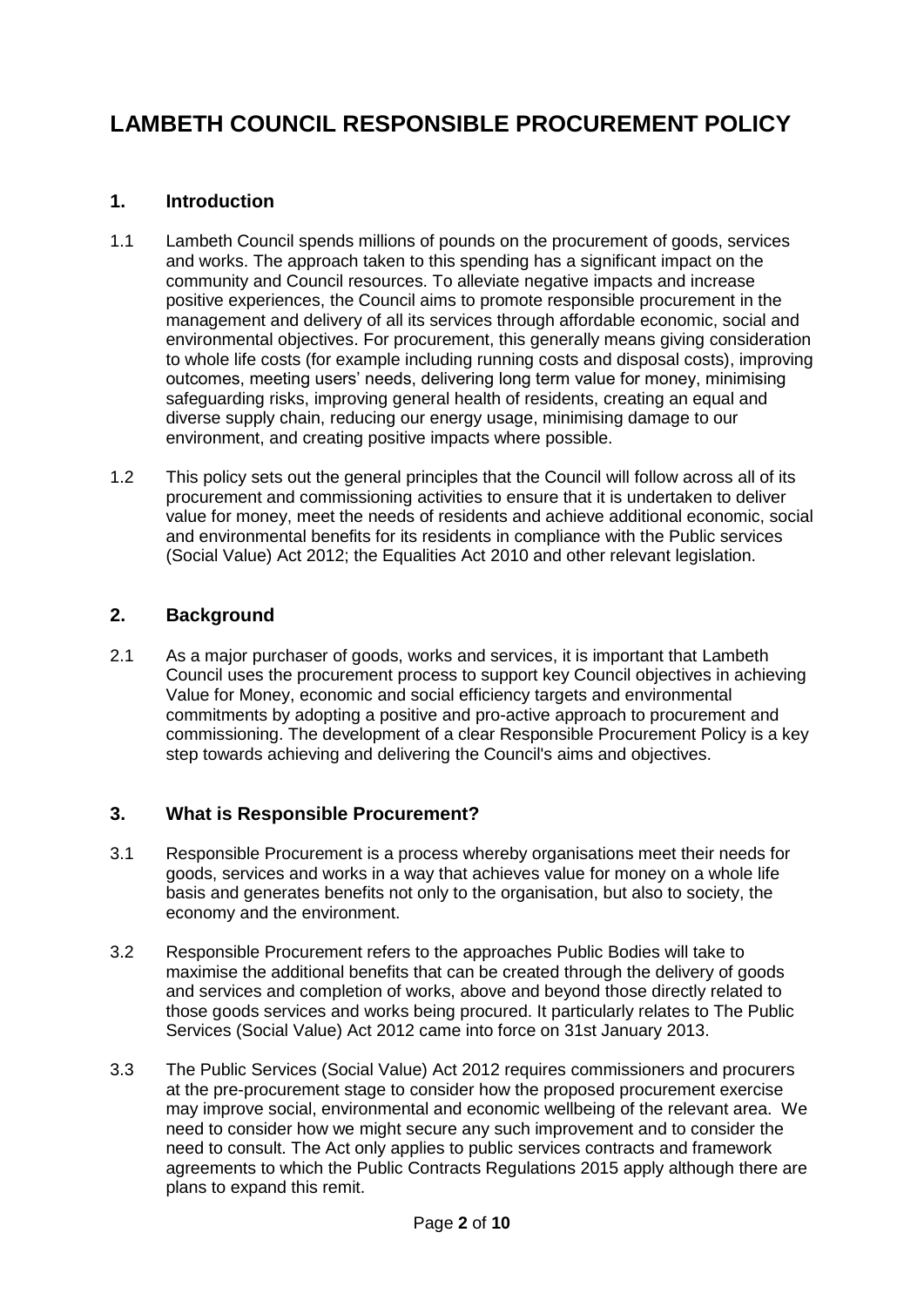- 3.4 The social value duty is balanced by obligations to ensure fair and open competition set out in the Public Contracts Regulations 2015 which state, among other things, that award criteria must be 'linked to the subject matter' of the contract in question.
- 3.5 The Council is entitled to decide not to award a contract to the tenderer submitting the most economically advantageous tender where they have established that the tender does not comply with applicable obligations in the fields of environmental, social and labour law established by EU law, national law, or collective agreements
- 3.6 In addition to Social Value commitments, the Council also incorporates value for money of the goods, services and works it procures, ethical sourcing and compliance with related legislation such as the Modern Slavery Act 2015 into what should be achieved under responsible procurement.

#### **4. Purpose**

- 4.1 The purpose of this policy and the associated action plan is to:
	- i. Ensure compliance with relevant legislation, policies and procedures.
	- ii. Enable procurement to contribute to the Council's overall vision and to provide efficiencies to help deliver its key priorities and provide services for its residents.
	- iii. Provide a framework for the Council to develop a plan to achieve continuous improvement in its commissioning and procurement activities.
- 4.2 The Council is clear that the policy is not solely developed and reviewed for compliance reasons. Instead, it will also be used as a mechanism for service improvement. The policy will therefore be used to deliver:
	- i. Improved contracts resulting in improved services, outcomes and facilities for the whole borough.
	- ii. Achievement of procurement efficiencies, allowing further investment in services and the borough.
	- iii. Improved standardisation of process and documentation to drive consistency and compliance.

#### **5. Scope**

- 5.1 The policy supports the commitment to realising Responsible Procurement outcomes against the themes set out in the Borough Plan 2016 – 2020. It is intended for all of those who are involved in, or affected by, the Council's commissioning and procurement activities.
- 5.2 The policy covers all areas of commissioning and procurement within the Council and will influence the way we procure goods, works and services. For procurement below £100,000, management will have regard to the resources available to smaller providers which may bid for lower value procurement. Requirements will also apply to major sub-contractors.
- 5.3 It includes local and global impacts, and applies to the procurement of goods, works and services including use, refurbishment and decommissioning of goods and materials as applicable.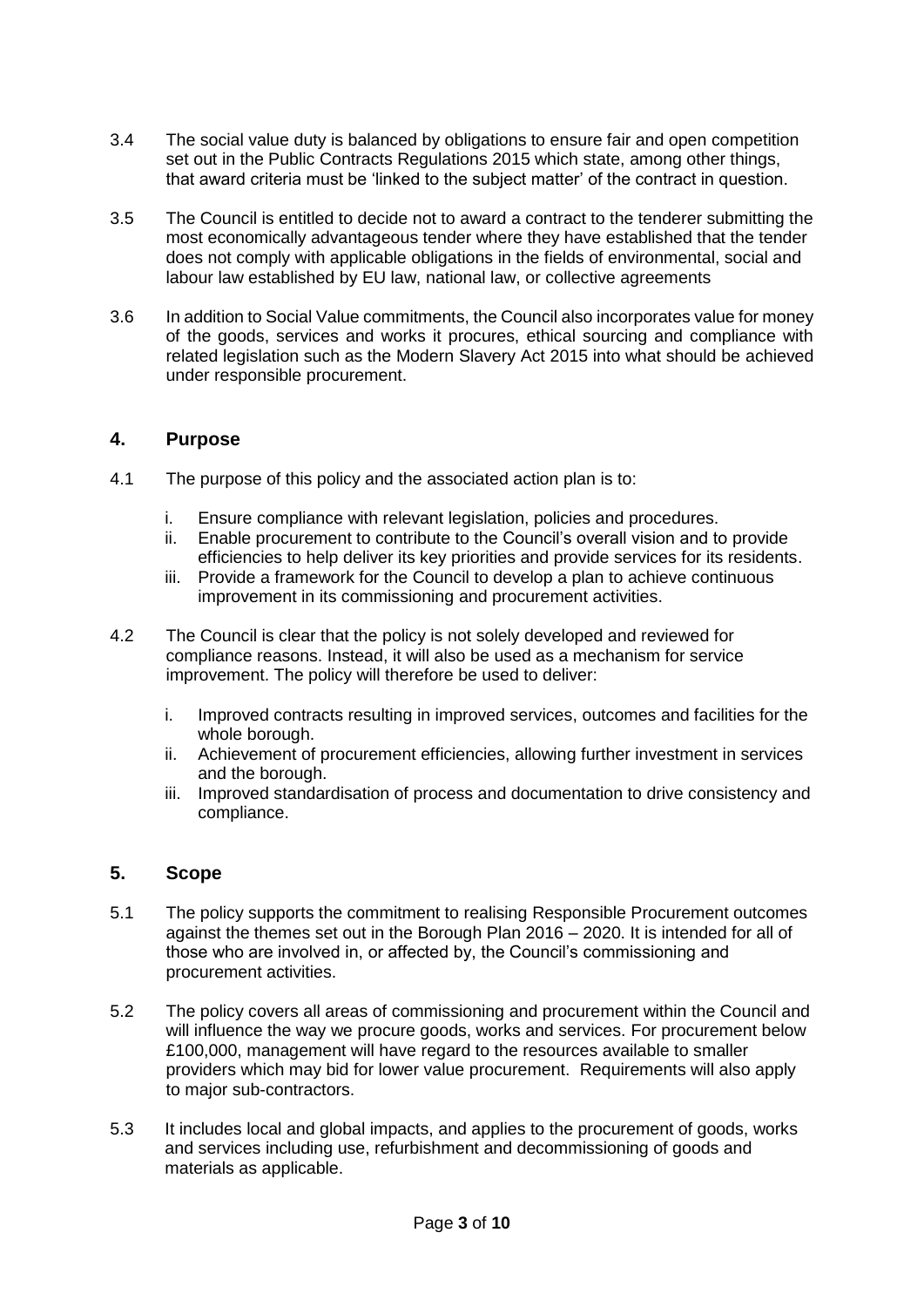#### **6. Implementation**

- 6.1 For the Council, Responsible Procurement means fostering socially, environmentally and economically focused procurement to deliver improved quality of life and better value for money for the residents, businesses and visitors.
- 6.2 The initial focus will be on priorities which have been identified by the Council as being associated with the highest risks and opportunities.
- 6.3 The Procurement Team will work closely with Commissioners (Service Managers, Project and Programme managers, etc.) to incorporate Responsible Procurement and support the Council's commitments and outcomes as outlined below.
- 6.4 The Council will work with suppliers to achieve the set objectives, as much of their impact is as a result of our procurement practices. Lambeth's Senior Management Teams have an important role to play in ensuring Responsible Procurement is taken into account when procuring goods, works and services within their service areas.
- 6.5 Delivery of the commitments made in this policy will be supported through the implementation of the Council's Responsible Procurement Action Plan. Progress against the stated objectives will be monitored and reported on an annual basis.
- 6.6 Practical guidance, templates and training will be provided on how responsible procurement considerations can be incorporated throughout the Council's commissioning and procurement processes at Business Case; Procurement Strategy; specification; tender evaluation and award and contract management.
- 6.7 Responsible Procurement may be delivered in various ways including:
	- the London Living Wage (Living Wage outside London) will be expected in all contracts;
	- other priorities will be required for relevant contracts, for example silver Fleet Operator Recognition Scheme accreditation where there is a significant transport element;
	- others may be encouraged or required during the commissioning or planning phase. For example breaking the opportunity up to encourage smaller providers or specifying supported employment opportunities where there is a suitable local market; or

where some providers may be able to offer more or direct their corporate social responsibility towards Lambeth, through allocating part of the quality evaluation to differentiate bids.

#### **7. Current Responsible Procurement applications**

7.1 The Council has adopted a category management approach to help reduce the cost of buying goods and services, reduce risk in the supply chain, increase overall value from the supply base and gain more innovation from suppliers. This seeks to reduce demand, simplify the way purchases are made and aggregate spend across the entire council.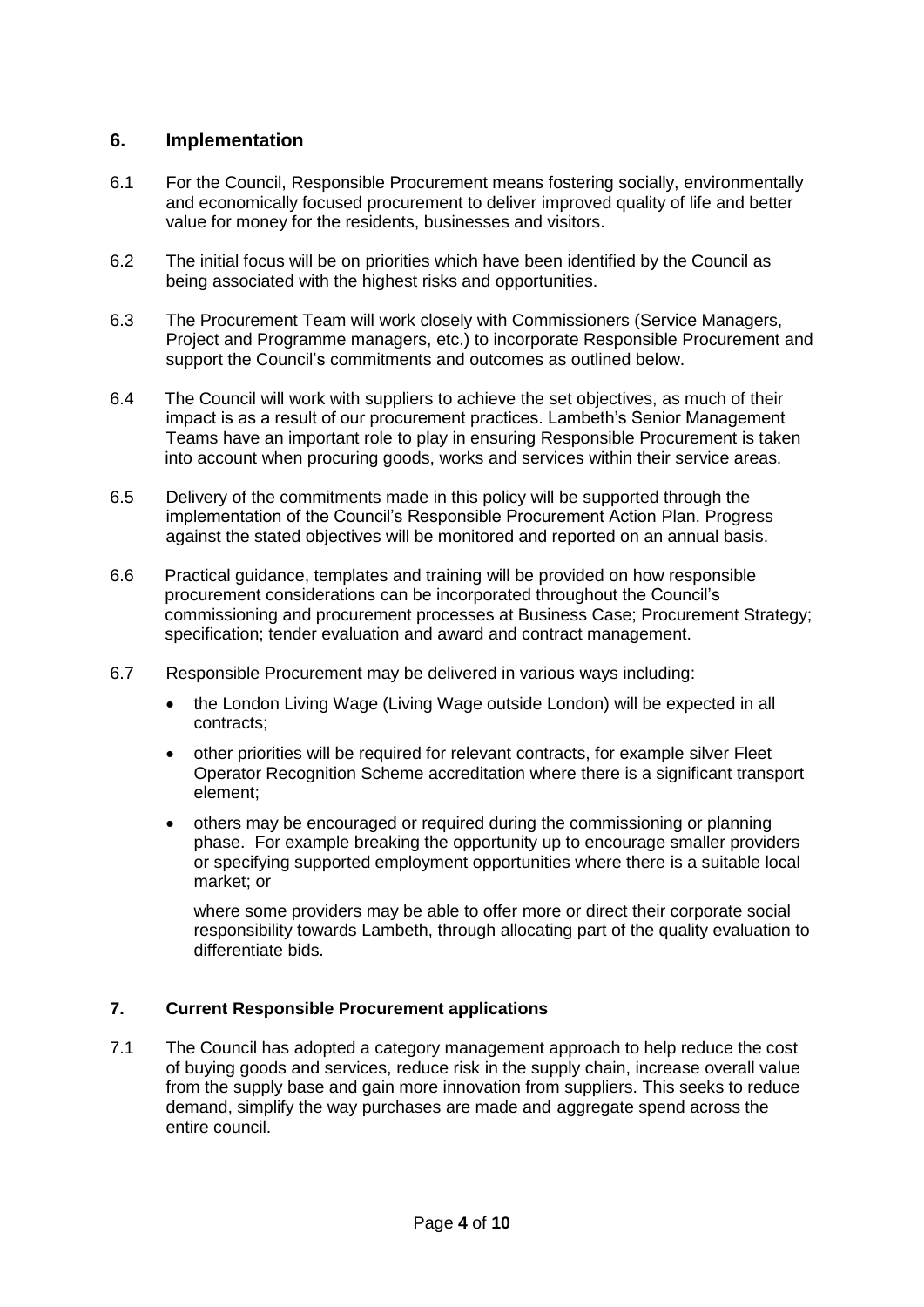Responsible Procurement considerations are satisfactorily applied to procurement activities and adhere to the following commitments:

- Consider where the Council might be able to deliver Social Value within procurement
- Improve value for money and create efficiencies wherever possible
- Improve the quality of services delivered on behalf of the Council
- Encourage innovation and creative service delivery when and where possible
- Ensure suppliers and contractors operate in accordance with legislation and the Council's policies
- Ensure suppliers meet Public Sector Equality Duty as detailed in the Equalities Act 2010
- Improving outcomes for young children and their families, with a particular focus on the most disadvantaged families, in order to reduce inequalities
- Enforce safeguarding standards in our supply chain to ensure the protection of vulnerable adults and children

#### **8. Equalities**

- 8.1 The Council is committed to ensuring that equalities is considered at each stage of the procurement process our policy and practices adhere to principles of fairness and inclusion. The Equality Act 2010, places a positive duty on public bodies to prevent discrimination in all aspects of service provision, including procurement and places obligations to:
	- Prevent and eliminate unlawful discrimination,
	- Advance and promote equality of opportunity between people that share protected characteristics and those that do not.
	- Encourage and foster good relations between people that share protected characteristics and those that do not1.
- 8.2 Lambeth is committed to encouraging contractors and other partners that work with us to evidence good practice in terms of equality and diversity. We recognise that our procurement and commissioning functions can be effective in achieving equality and equality of opportunity in the following areas:
	- supplier recruitment and selection, for example encouraging small and medium sized enterprises; social enterprises and the voluntary and community sector from diverse or underrepresented backgrounds to participate and our weighting criteria;
	- staff working conditions, ensuring staff working for suppliers are treated fairly and paid appropriately;
	- service provision, ensuring contractors are able to meet the needs the of Lambeth's diverse services users, residents and citizens; and
	- encouraging good practice in workforce equality and diversity workforce composition, EDI strategies/ policies.

<sup>1</sup> It is against the law to discriminate against someone because of a protected characteristic. The groups of individuals that share these characteristics: age, disability, gender reassignment, race, religion or belief, sex, sexual orientation, marriage and civil partnership and pregnancy and maternity are protected under the Equality Act 2010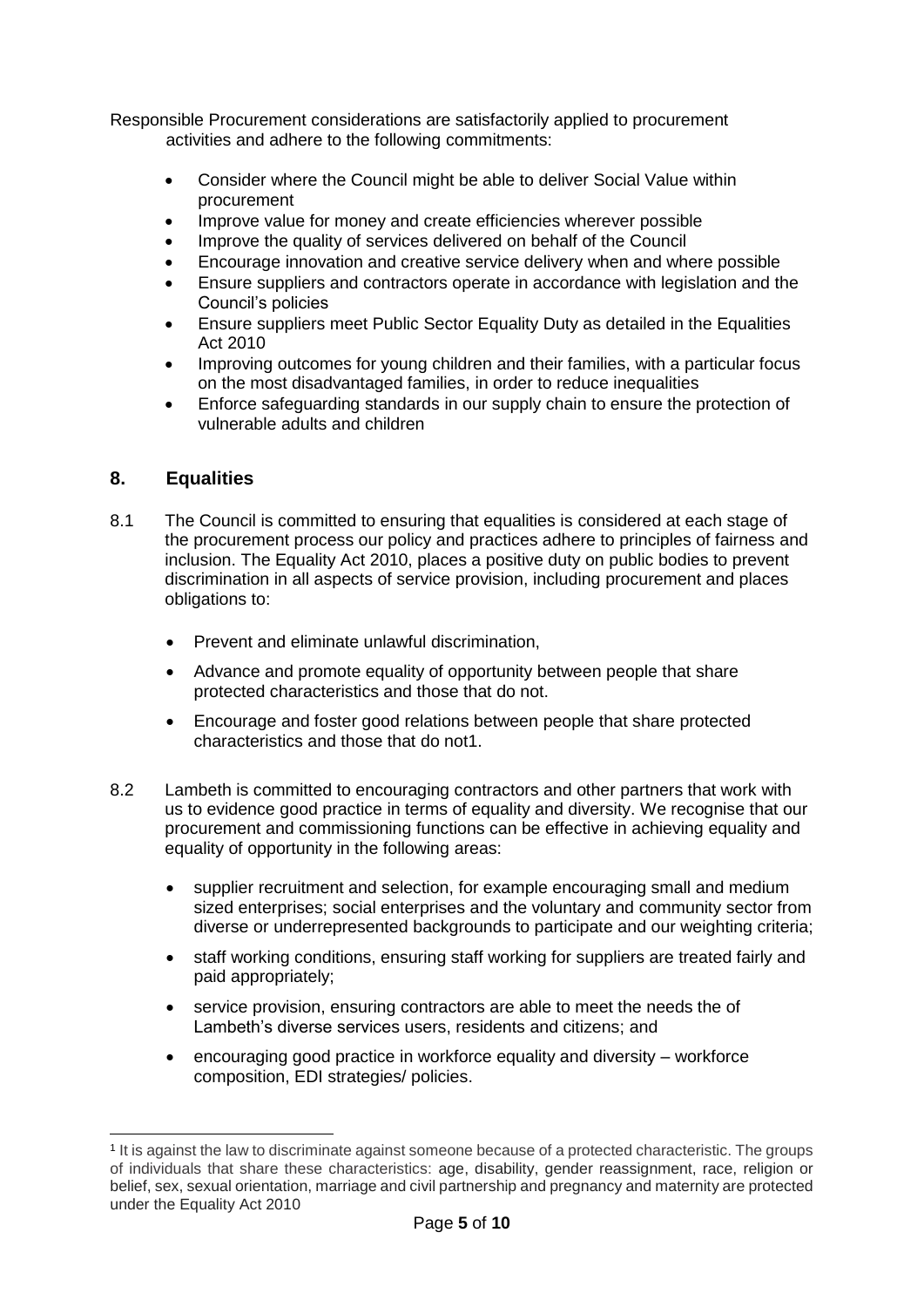- 8.3 When providing a public service, our suppliers are bound by the Equality Act and potential suppliers are required to declare any contravention of labour law and provide their Equality Policy as part of the Standard Supplier Questionnaire process to evidence their commitment. In addition to the overall provisions for equality within procurement, it is a prerequisite that individual procurement projects over £100,000 are supported by equalities analysis primarily in the form of an Equalities Impact Assessment.
- 8.4 Responsible Procurement and Social Value seek to provide positive impacts on the community through Procurement and Commissioning and these may be directed to address inequalities and local priorities. It will thus be used to support us to achieve our equalities priorities as outlined within the Borough Plan. In addition, the Lambeth Equality Commission made a number of recommendations in relation to procurement which have been incorporated within this policy. In particular the Commission recommended that employment and skills opportunities be targeted at those groups affected by the greatest employment related disadvantage.

At present, these priority groups include:

- Looked After Children and Care leavers,
- young people (those under 25),
- disabled people,
- black African, black Caribbean and Portuguese groups, and
- residents aged 50 and over

#### **9. Outcomes and Responsible Procurement Priorities**

#### **Outcomes**

9.1 Responsible procurement for Lambeth is about creating a better quality of life for all areas of the Borough – for both now and in the future. It is underpinned by the following outcomes from the Borough Plan; Equality Commission recommendations and Manifesto commitments.

We will ensure that the benefits of growth increase community resilience, and that we target our investment in early help and preventative services.

- Increase the number of good jobs in the borough above the trend forecast.
- More and better apprenticeships with local employers for young people.
- More employment of local young people by local employers.
- Increase the proportion of Lambeth residents paid London Living Wage or above.
- Increase the opportunities available to those people needing support to access and sustain work, particularly Looked-after Children and people with mental health issues.
- Encourage local employers to offer more volunteering, work experience, internships and shadowing opportunities for Lambeth residents from disadvantaged groups
- More young people have the skills they need to succeed in London's growing economic sectors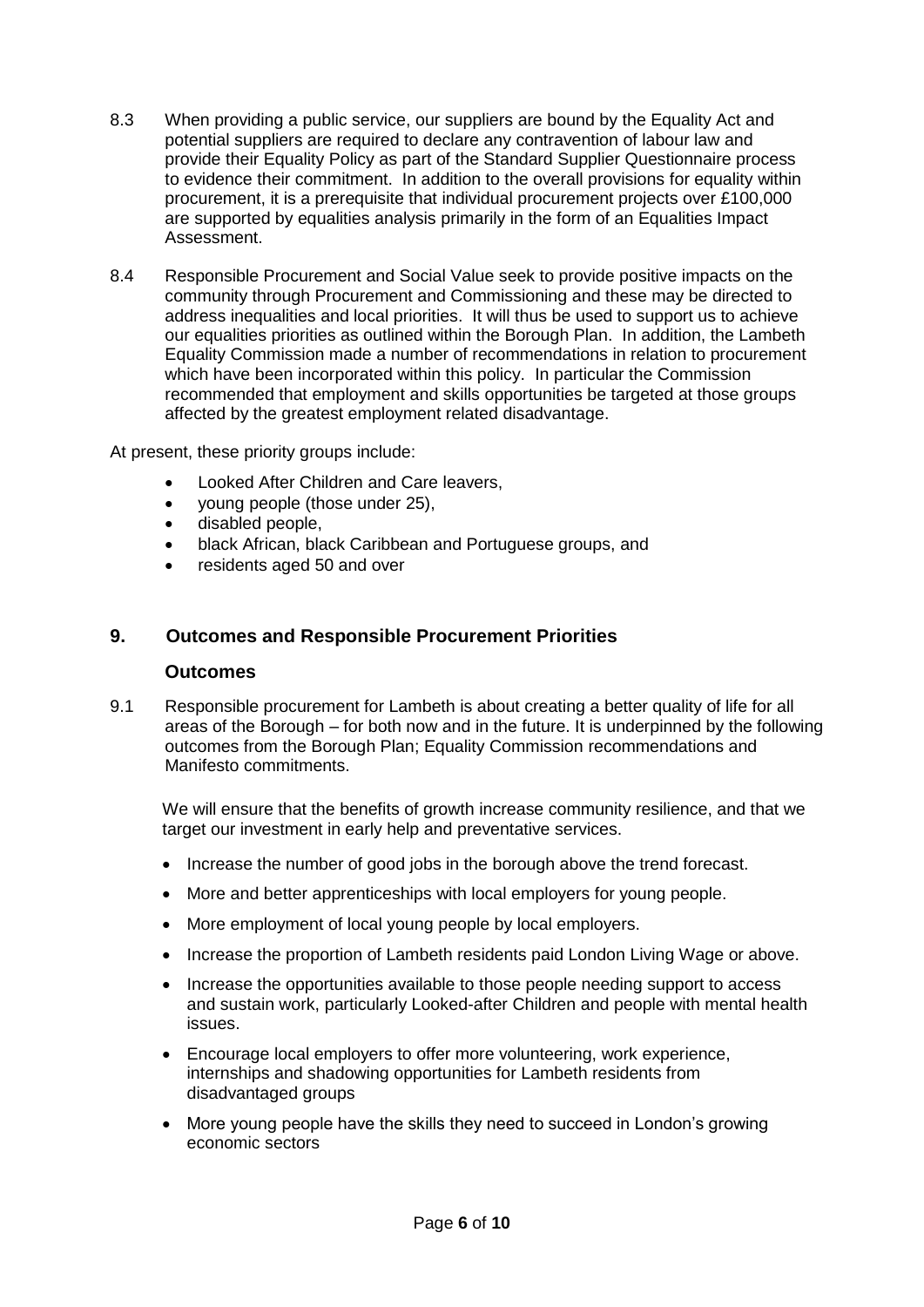We will reform the way we commission and deliver services with our partners to provide and promote care and independence.

- Reduce the numbers of young people (16-19) whose status is unknown or who are not in education, employment and training, particularly looked after children, and children with SEN and/or disabilities.
- Reduce inequalities in employment rates between different population groups
- Narrow the gap between the proportion of BAME residents, residents with mental health issues or disabilities in paid work on London Living Wage or above, and the general population.
- Increase the quality and range of targeted employment opportunities for disabled residents, residents with mental health issues, and residents with complex needs
- Support more disabled, vulnerable and older adults to maintain their independence, stay healthy, active and engaged for longer, and remain in their homes. Should their health deteriorate, we will aim to treat and support them close to home. If hospital treatment is required, we will support them to go home more quickly.
- Reduce inequalities in health and well-being between people with mental health issues, disability, lone parents and general population.
- Reduce childhood obesity, with the greatest reduction for children living in poverty and from particular ethnic groups
- Reduce the rate of avoidable deaths for the borough (in particular cancer and cardiovascular disease), with rates reducing most for the worst affected groups (low income groups and residents in specific parts of the borough)
- Ensure that life expectancy is rising for all, and the gap between poorest and wealthiest is narrowing
- Reduce food and fuel poverty and their associated impacts, particularly for children and young people, and older residents

We will make sure that Lambeth is a place where people want to live, work and invest.

- Work with people in businesses to increase the percentage of waste that is sent to reuse, recycling or composting in order to reduce the amount of residual waste generated per household.
- Kept our parks and public spaces clean, well maintained and enjoyable for all.
- Made it easier and safer to walk or cycle around the borough, so that residents shift to more sustainable forms of transport and that more journeys in Lambeth are completed by bike by 2020 and car ownership is reduced.
- Reduce the amount of energy the council uses.
- Work to introduce a ban on all single use plastics used by the council and all major council suppliers

Where we can improve services for residents and deliver better value for money by bringing more services back in house, we will.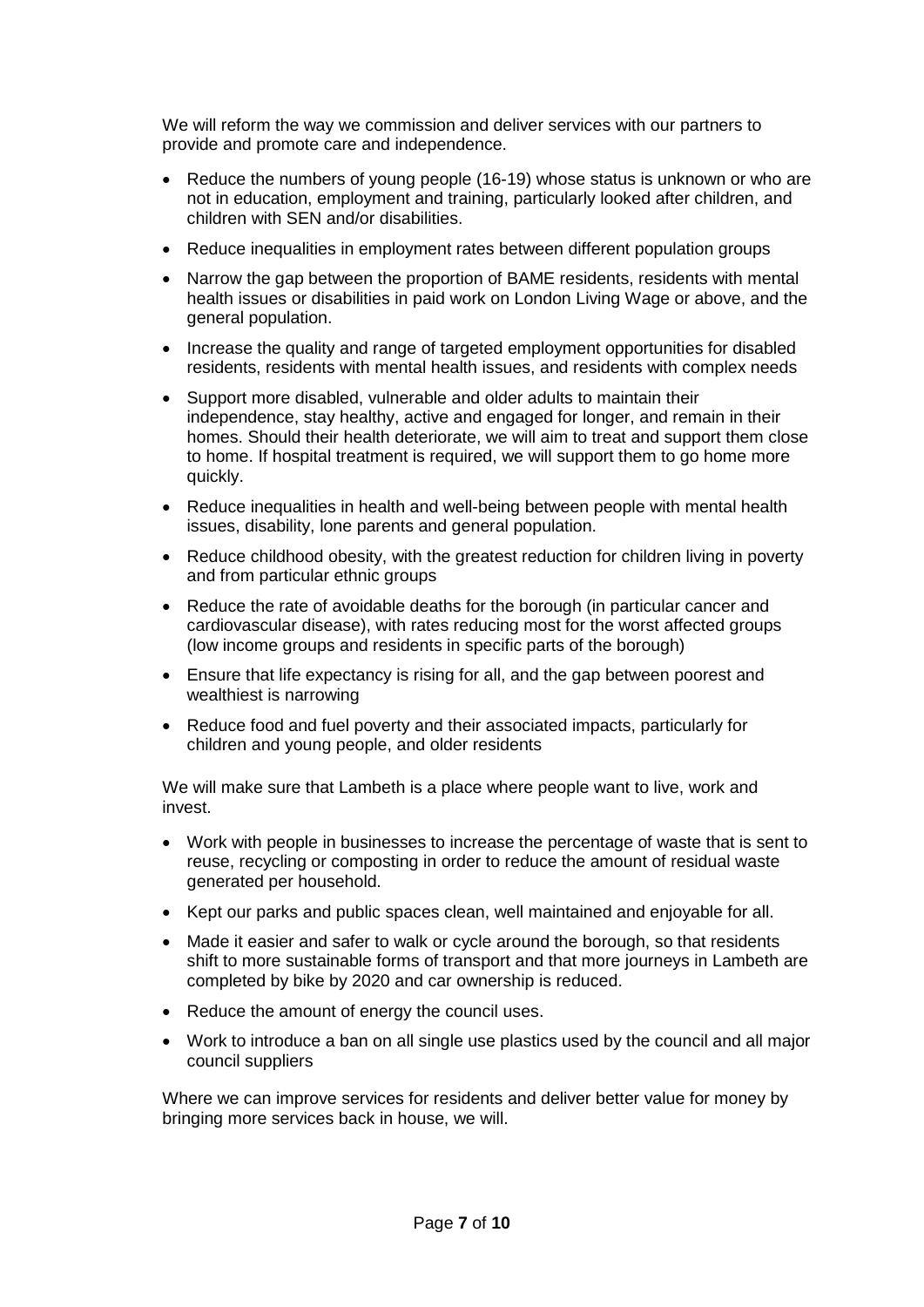#### **Responsible Procurement Priorities**

- 9.2 From the Council has identified the priorities below as the current focus for the added value that suppliers can achieve for the council.
	- Good quality jobs with fair pay and decent working conditions.
	- Increase the number of quality apprenticeships accessed by Lambeth residents, particularly those from Lambeth priority groups.
	- Increase the quality and range of targeted employment opportunities for residents from Lambeth priority groups.
	- Reduce emissions: focus on cutting our carbon footprint and improving air quality
	- Reduce consumption of raw material, reuse materials and recycle focus to reduce use of single use plastics.
	- Maximise positive health and wellbeing focus on supporting a healthy workforce and on provision of healthier, affordable and more sustainable food and drinks offer.

At present, these priority groups include:

- Looked After Children and Care leavers,
- young people (those under 25),
- disabled people,
- black African, black Caribbean and Portuguese groups, and
- residents aged 50 and over
- 9.3 Commissioners and Procurement staff will also identify the specific requirements and how these requirements will be monitored when planning the procurement of services, creating specifications, method statements and other tender documents. Additional detail is included in Appendix B.

#### **10. Communicating, Monitoring and Reporting**

- 10.1 This policy and related guidance will be available on the intranet and will be available publicly on the Council's website.
- 10.2 The Council's progress in achieving Responsible Procurement objectives will be reported as part of the Council's annual procurement report. The report will be used to demonstrate compliance with other legislation that places specific requirements on the Council with respect to all procurement activities, for example, the Equality Act 2010.

#### **11. Reviewing**

This policy will be reviewed annually and updated in line with the following;

- changes in Lambeth's priorities
- any new legislation, regulations and new government guidance and standards
- departmental developments
- the Council's Procurement Strategy and
- other Lambeth Policies and Drivers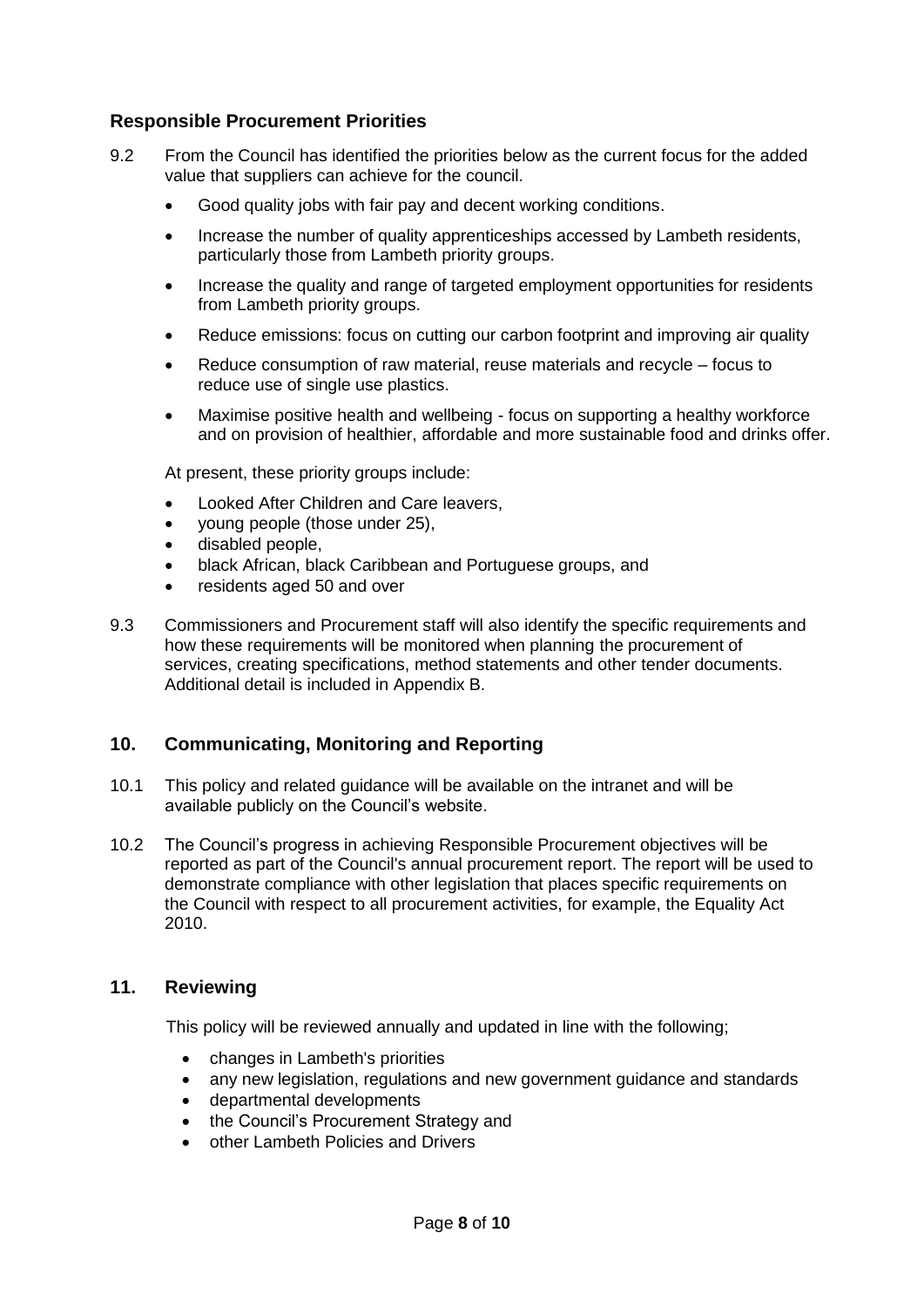### **Lambeth Policies and other Drivers Appendix A** Appendix A

The following documents have been reviewed and informed development of this guide and will assist and guide achievement of our aspirations towards responsible procurement.

- [Future Lambeth: Our Borough Plan](https://www.lambeth.gov.uk/sites/default/files/ec-the-borough-plan_0.pdf)
- [Recommendations of Lambeth Equalities Commission 2017](https://www.lambeth.gov.uk/sites/default/files/Equality-Commission-Report-and-Recommendations-2017.pdf)
- [Lambeth Equalities Monitoring Policy](https://www.lambeth.gov.uk/sites/default/files/ec-lambeth-equality-monitoring-policy-nov-2017.pdf) 2017
- [Lambeth Procurement Policy](https://lambeth.sharepoint.com/teams/hub01/procurement/Media/Procurement%20Policy%202016-2020.docx)
- [Lambeth Council accreditation with London Living Wage foundation and implementation](http://love.lambeth.gov.uk/supporting-london-living-wage/)  [of the London Living Wage in the majority of its contracts](http://love.lambeth.gov.uk/supporting-london-living-wage/)
- [Anti Slavery Charter](https://party.coop/local/councillors/modern-slavery-charter/)
- [Lambeth Investment and Opportunity Strategy](https://moderngov.lambeth.gov.uk/documents/s74453/20150520%20IO%20Strategy%20Cabinet%20Report.pdf)
- [Central Government Sustainable Procurement Tools](https://www.gov.uk/guidance/sustainable-procurement-tools)
- [GLA Responsible Procurement Policy](https://www.london.gov.uk/sites/default/files/gla_group_rpp_v7.12_final_template_for_web.pdf)
- [Lambeth Air Quality Action Plan](http://www.lambeth.gov.uk/AQAP)
- [Lambeth Waste Strategy](https://www.lambeth.gov.uk/sites/default/files/rr-lambeth-waste-strategy-baseline-report.pdf)
- [Lambeth Climate Change Action Plan](https://www.lambeth.gov.uk/community-safety-and-anti-social-behaviour/pollution-and-climate-change/lambeth-air-quality-action)
- [Lambeth Flooding Guide](https://www.lambeth.gov.uk/parking-transport-and-streets/streets-and-roads/flooding-guide)
- [Lambeth Local Flood Risk Management Strategy](https://www.lambeth.gov.uk/parking-transport-and-streets/streets-and-roads/flooding-guide)
- [Lambeth Timber Policy](http://www.lambeth.gov.uk/sites/default/files/lsp-timber-policy-2011.pdf)
- Lambeth Health and Wellbeing Strategy
- [Sustainability and public health: a guide to good practice](https://www.gov.uk/government/collections/sustainability-and-public-health-a-guide-to-good-practice)
- [Government Buying Standards for food and catering services](https://www.gov.uk/government/collections/sustainable-procurement-the-government-buying-standards-gbs)
- [Government Healthier and more sustainable catering adult toolkit](https://assets.publishing.service.gov.uk/government/uploads/system/uploads/attachment_data/file/648743/healthier_and_more_sustainable_catering_adult_toolkit.pdf)
- [LGA Healthier Food Procurement](https://www.local.gov.uk/healthier-food-procurement)
- [London Healthy Workplace Charter](https://www.london.gov.uk/what-we-do/health/healthy-workplace-charter)
- [Lambeth Local Authority Declaration on sugar reduction and healthier food](https://www.sustainweb.org/londonfoodlink/declaration/)